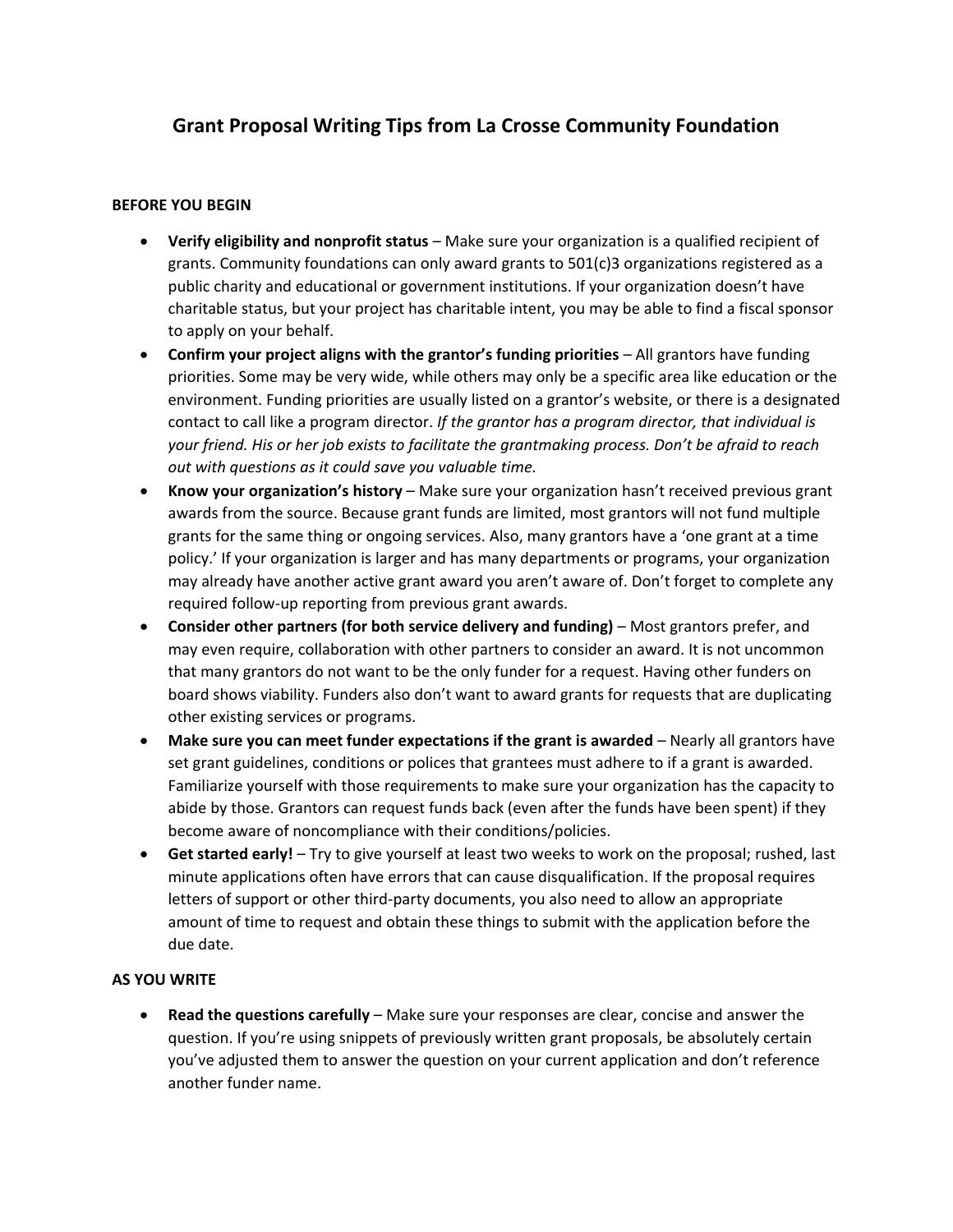- **Demonstrate need** Provide real evidence why your request is needed and needed now. Third party data or evidence is always best, as opposed to just anecdotal evidence you've observed or experienced. Quotes from articles, peer-reviewed research, census data and other relevant local studies can provide evidence related to your need.
- **Set clear, measurable goals** Make sure your request includes specific goals that can be measured to track results (or impact). Goals should be SMART – S(specific), M(easurable), A(achievable), R(realistic) and T(ime-bound). For example, "Our program will serve 3 meals a day to 45 total clients for one year." This is better than "Our program will feed many people for a year." Share how you will use what you learn from your results to continually improve your work in the future.
- **Avoid industry jargon** Grant evaluators are not experts in your service area or organization. Avoid jargon and acronyms that might confuse someone outside your organization or area. Write your proposal as though you are explaining your work to somebody for the very first time who has no experience or background in your work.
- **Get to the point** Use clear wording and be specific. Applications often have word or character limits, so get straight to the point and leave out unnecessary "fluff." Grant evaluators are reading many proposals at a time. "Fluff" can distract and detract the reader, and in-turn your score.

### **FOR THE FINANCIAL PIECES**

- **Check your numbers** Use the form provided by the grantor. Does your math add correctly in your budget? Are your expense and revenue columns equal? Have you included other pending and committed funding partners you plan to ask?
- **Only ask for what you can get** Only request money for what the grantor is willing to fund, i.e. some grantors have policies indicating excluded expenses.
- **Only ask for what you need** Don't ask for too much or you'll risk looking greedy or unprepared. Many grantors provide information on previous grant awards you can use to "qualify" an appropriate amount to request. Do NOT add an additional percentage above the amount you really need assuming the grantor will not award the full amount. Grantors will recognize you've done this if you've completed your budget forms correctly.
- **Prioritize your needs** Sometimes funders can't award the full amount, so if you specify your priority items or needs in your budget narrative you may still be able to at least get a partial grant award.
- **Have a realistic sustainability plan (if the project is ongoing)** Funders are very interested in knowing what will happen to your work after grant funds have been used. If the program is ongoing, make sure you can demonstrate how you plan to maintain your program after the grant dollars have been spent.

## **BEFORE HITTING SUBMIT**

• **Proofread** – Check for errors in spelling, grammar, punctuation; although your content might be wonderful, typos can easily undermine your credibility. Read your proposal outloud to make sure it flows nicely. Then, ALWAYS have at least one other individual (preferably somebody totally detached from your work) read the proposal. If this individual is confused and